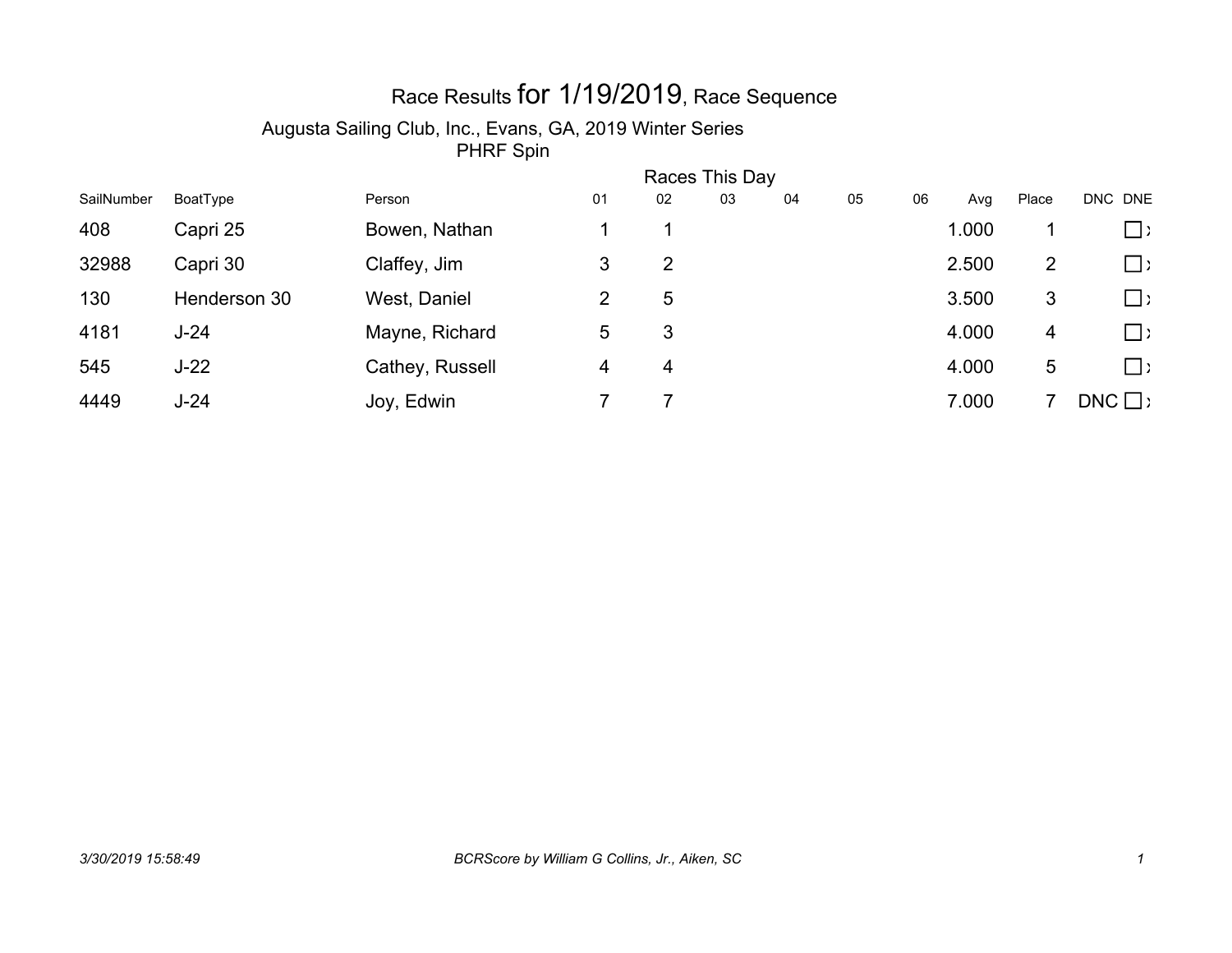## Race Results for 2/2/2019, Race Sequence

#### Augusta Sailing Club, Inc., Evans, GA, 2019 Winter Series

|            | Races This Day |                 |                           |    |    |    |    |    |       |       |               |  |  |
|------------|----------------|-----------------|---------------------------|----|----|----|----|----|-------|-------|---------------|--|--|
| SailNumber | BoatType       | Person          | 01                        | 02 | 03 | 04 | 05 | 06 | Avg   | Place | DNC DNE       |  |  |
| 408        | Capri 25       | Bowen, Nathan   |                           |    |    |    |    |    | 1.000 |       | $\Box$ )      |  |  |
| 32988      | Capri 30       | Claffey, Jim    | $\mathbf{2}^{\mathsf{I}}$ | 2  | 2  |    |    |    | 2.000 | 2     | $\Box$        |  |  |
| 4181       | $J-24$         | Mayne, Richard  | 3                         | 3  | 3  |    |    |    | 3.000 | 3     | $\square$     |  |  |
| 130        | Henderson 30   | West, Daniel    | 4                         | 4  | 4  |    |    |    | 4.000 | 4     | $\square$ )   |  |  |
| 545        | $J-22$         | Cathey, Russell | 5.                        | 5  | 6  |    |    |    | 5.333 | 5     | $\Box$ )      |  |  |
| 4449       | $J-24$         | Joy, Edwin      |                           |    |    |    |    |    | 7.000 |       | $DNC \square$ |  |  |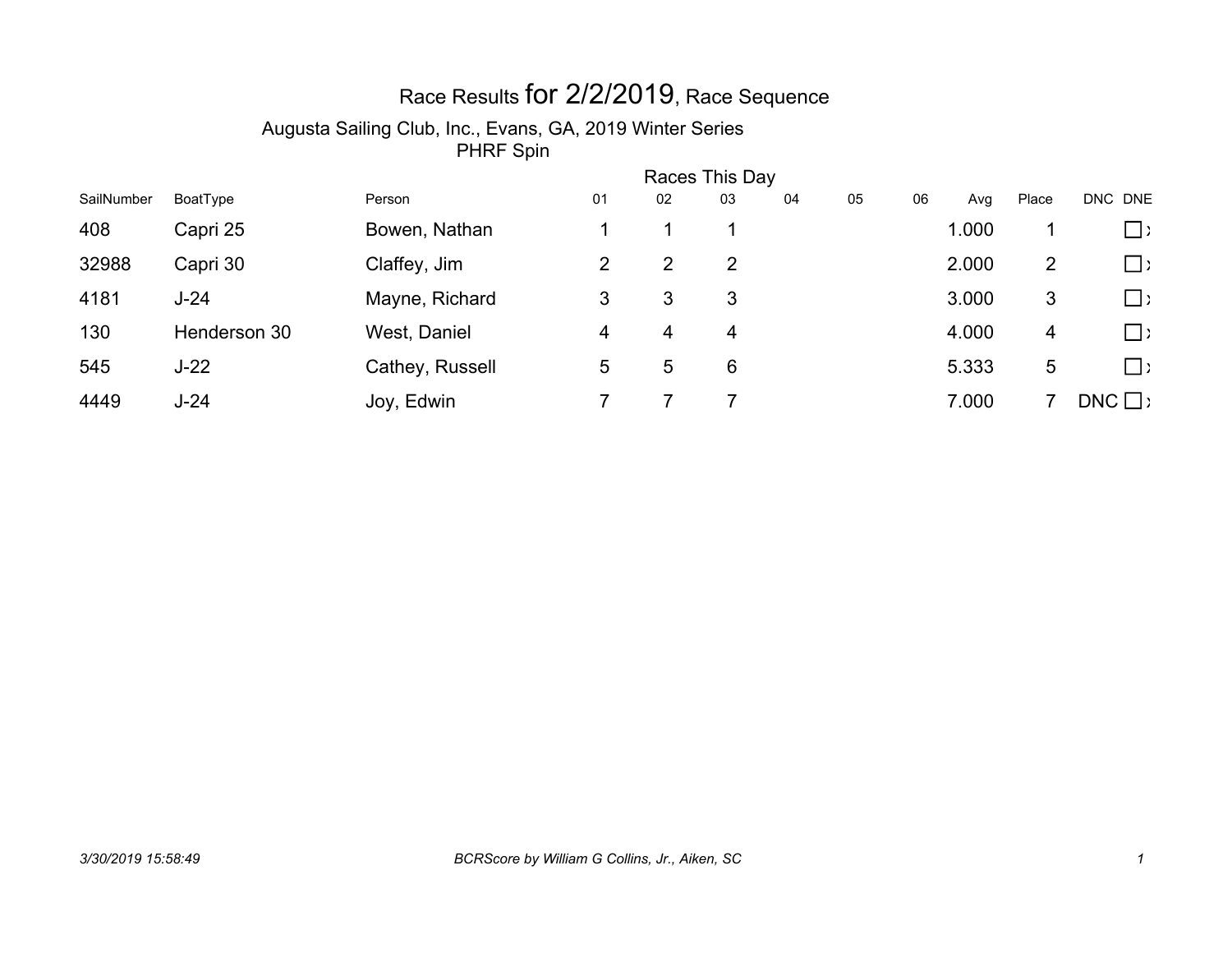# Race Results for 2/16/2019, Race Sequence

#### Augusta Sailing Club, Inc., Evans, GA, 2019 Winter Series

|            | Races This Day |                 |                           |    |    |    |    |    |       |       |               |
|------------|----------------|-----------------|---------------------------|----|----|----|----|----|-------|-------|---------------|
| SailNumber | BoatType       | Person          | 01                        | 02 | 03 | 04 | 05 | 06 | Avg   | Place | DNC DNE       |
| 32988      | Capri 30       | Claffey, Jim    |                           |    | 2  |    |    |    | 1.333 |       | $\Box$ )      |
| 4181       | $J-24$         | Mayne, Richard  | $\mathbf{2}^{\mathsf{I}}$ | 2  |    |    |    |    | 1.667 | 2     | $\Box$        |
| 545        | $J-22$         | Cathey, Russell | 3                         | 3  | 3  |    |    |    | 3.000 | 3     | $\Box$ )      |
| 130        | Henderson 30   | West, Daniel    |                           |    |    |    |    |    | 7.000 |       | $DNC \square$ |
| 408        | Capri 25       | Bowen, Nathan   |                           |    |    |    |    |    | 7.000 |       | $DNC \square$ |
| 4449       | $J-24$         | Joy, Edwin      |                           |    |    |    |    |    | 7.000 |       | $DNC \square$ |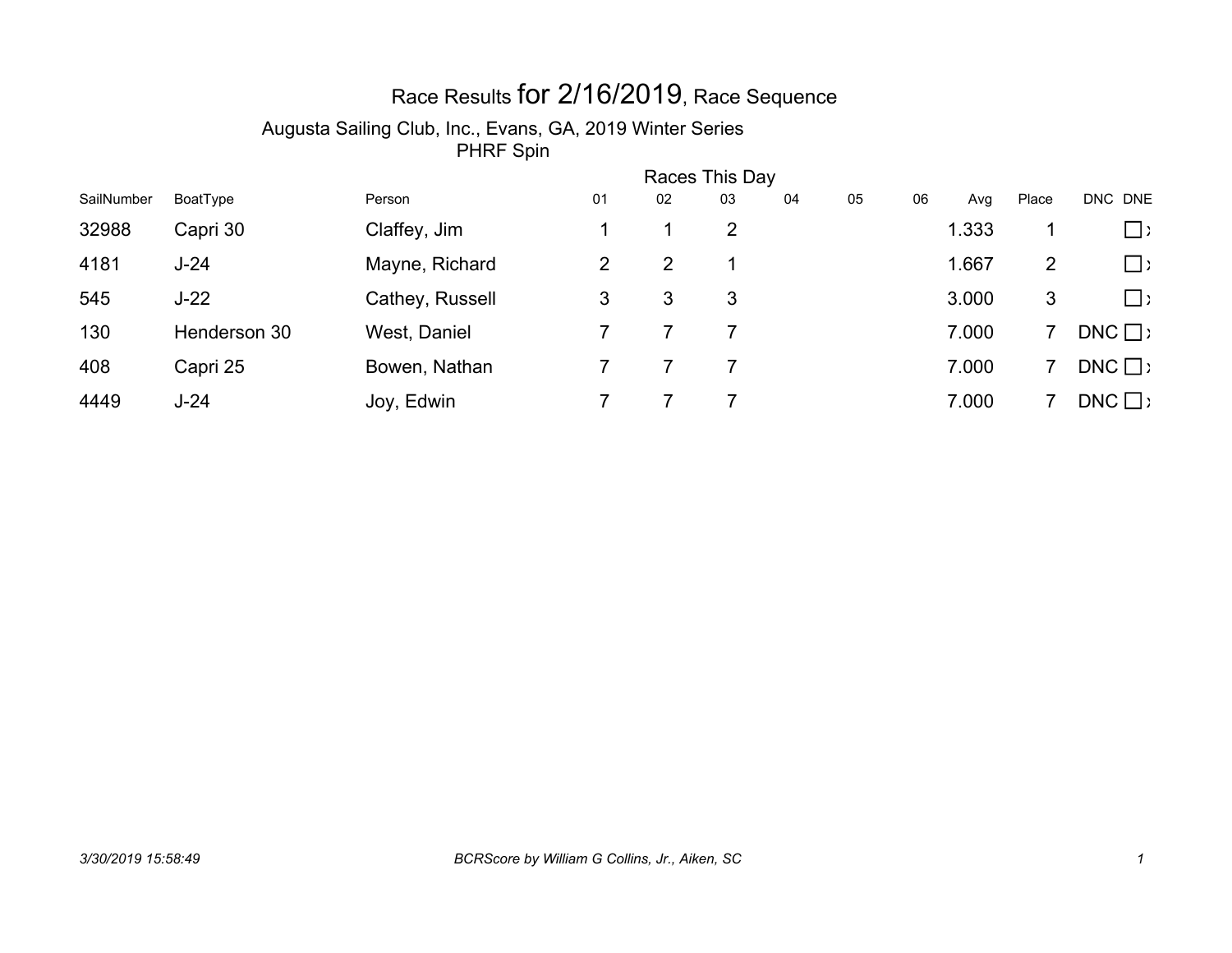## Race Results for 3/2/2019, Race Sequence

#### Augusta Sailing Club, Inc., Evans, GA, 2019 Winter Series

|            |              | Races This Day  |    |    |    |    |    |    |       |       |               |
|------------|--------------|-----------------|----|----|----|----|----|----|-------|-------|---------------|
| SailNumber | BoatType     | Person          | 01 | 02 | 03 | 04 | 05 | 06 | Avg   | Place | DNC DNE       |
| 408        | Capri 25     | Bowen, Nathan   |    |    |    |    |    |    | 1.000 |       | $\Box$ )      |
| 4181       | $J-24$       | Mayne, Richard  | 2  |    |    |    |    |    | 2.000 | 2     | $\Box$        |
| 32988      | Capri 30     | Claffey, Jim    | 3  |    |    |    |    |    | 3.000 | 3     | $\square$ )   |
| 545        | $J-22$       | Cathey, Russell |    |    |    |    |    |    | 7.000 |       | $DNC \square$ |
| 130        | Henderson 30 | West, Daniel    |    |    |    |    |    |    | 7.000 |       | $DNC \square$ |
| 4449       | $J-24$       | Joy, Edwin      |    |    |    |    |    |    | 7.000 |       | $DNC \square$ |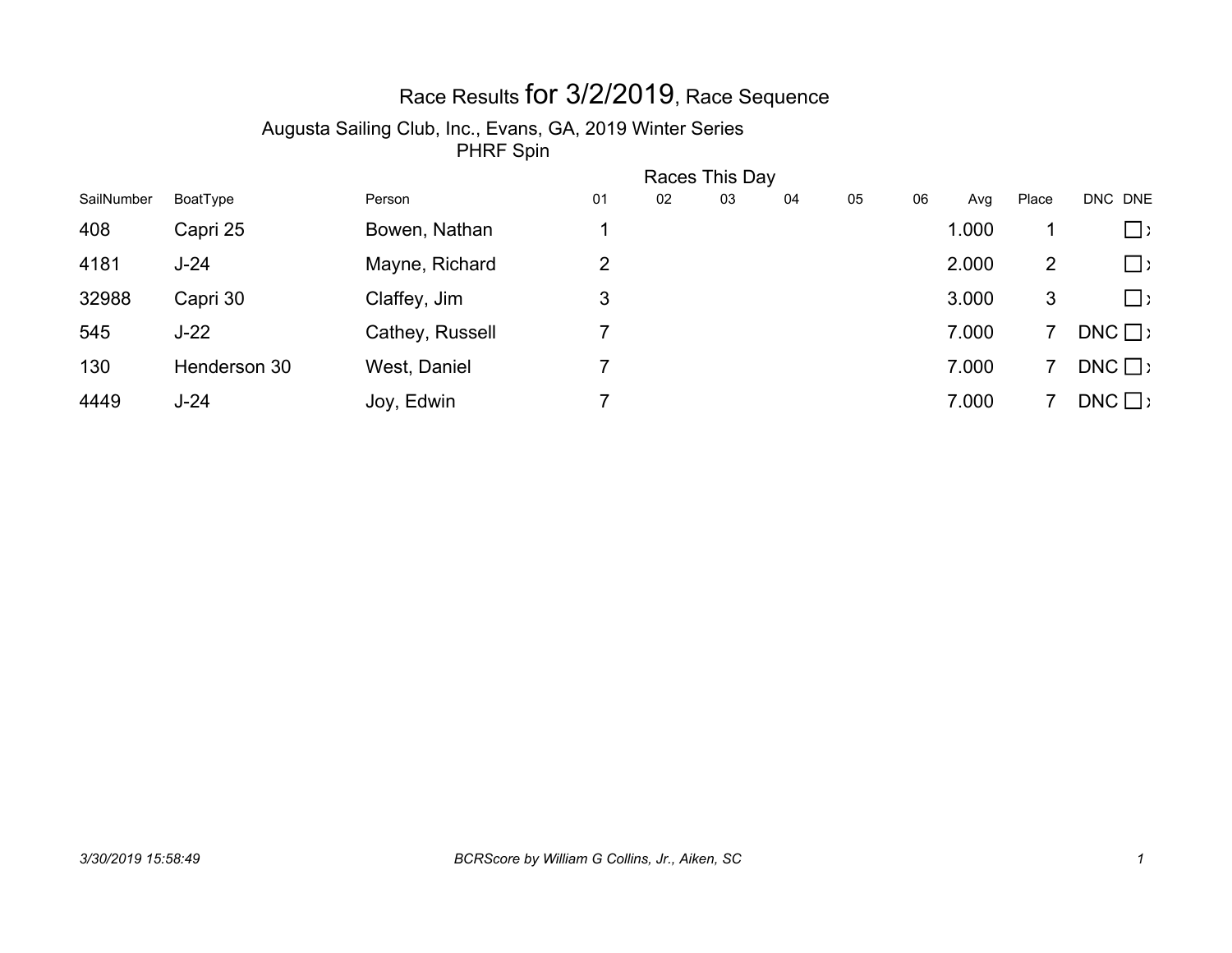## Race Results for 3/16/2019, Race Sequence

#### Augusta Sailing Club, Inc., Evans, GA, 2019 Winter Series

|            | Races This Day |                 |    |    |    |    |    |    |       |       |               |  |
|------------|----------------|-----------------|----|----|----|----|----|----|-------|-------|---------------|--|
| SailNumber | BoatType       | Person          | 01 | 02 | 03 | 04 | 05 | 06 | Avg   | Place | DNC DNE       |  |
| 130        | Henderson 30   | West, Daniel    |    | 3  |    |    |    |    | 1.667 |       | $\Box$ )      |  |
| 32988      | Capri 30       | Claffey, Jim    | 3  | 2  | 2  |    |    |    | 2.333 | 2     | $\Box$        |  |
| 4449       | $J-24$         | Joy, Edwin      | 5  |    | 3  |    |    |    | 3.000 | 3     | $\square$     |  |
| 545        | $J-22$         | Cathey, Russell | 2  | 4  | 5  |    |    |    | 3.667 | 4     | $\square$ )   |  |
| 4181       | $J-24$         | Mayne, Richard  | 4  | 5  | 4  |    |    |    | 4.333 | 5     | $\Box$ )      |  |
| 408        | Capri 25       | Bowen, Nathan   |    |    |    |    |    |    | 7.000 |       | $DNC \square$ |  |